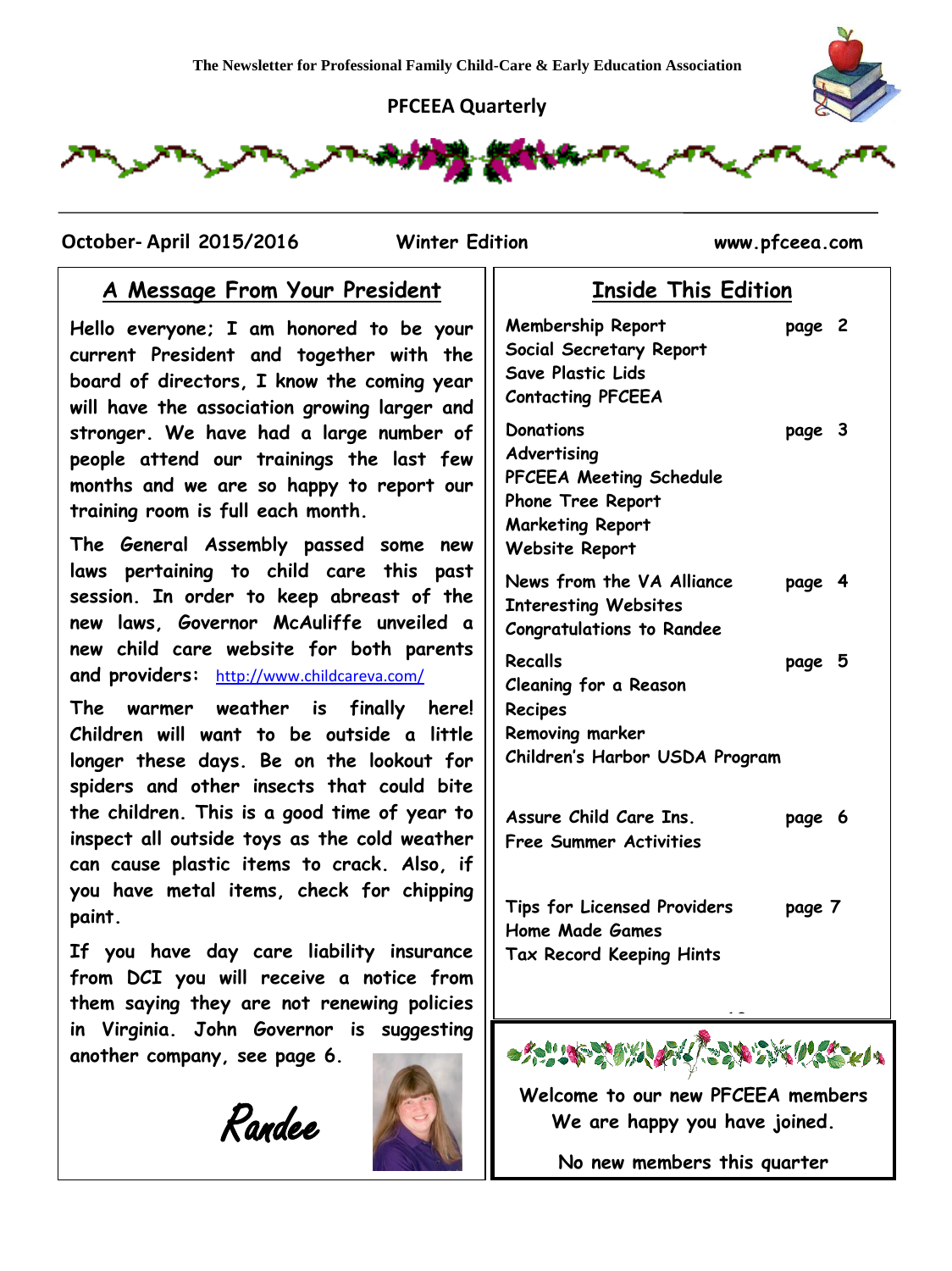## **Membership Report**

**I have recently taken over as Membership chair and I'm looking forward to seeing you at our trainings. We currently have 47 members in good standing: 12 are in Chesapeake, 10 in Norfolk, 1 in Portsmouth, 3 in Suffolk, & 21 in Virginia Beach. Since the Association started, we have had 401 people become members. Remember to check our website to make sure your information is correct. If you change your email address, phone number, or move either to another local address** 

**or out of the area, please let us know as soon as possible.**

**Submitted by Marie McFadden**



## **Save Plastic Lids**

**I recently found out about a program where the Navy is making prosthetics out of plastic lids. Instead of throwing your plastic lids in the trash, please consider saving them and bring to our trainings to give to Marie. As long as it is plastic they will accept it. Ask your daycare families and neighbors to hop on board and participate in this very worthwhile program with us.**

## **Social Secretary**

**If you know of a member who should be sent a get well or sympathy card, contact me and I will send out the card right away.**

**Call Michelle at 483-1970**

**Submitted by Michelle Freeman**



## **How to Contact PFCEEA**

| Email:   | pfceea@yahoo.com                                                                   |  |
|----------|------------------------------------------------------------------------------------|--|
| Website: | www.pfceea.com                                                                     |  |
|          | Facebook: Professional Family Child Care &<br><b>Early Educational Association</b> |  |

| <b>PFCEEA Executive Board</b>          |                     |          |  |  |  |
|----------------------------------------|---------------------|----------|--|--|--|
| <b>Randee Holmes</b>                   | President           | 479-9579 |  |  |  |
|                                        |                     |          |  |  |  |
| Vice-President<br><b>Beth Kaminski</b> |                     | 853-4505 |  |  |  |
|                                        | Treasurer           |          |  |  |  |
| <b>Cindy Huntington</b>                |                     | 468-0681 |  |  |  |
| <b>Corresponding Secretary</b>         |                     |          |  |  |  |
| Diane McEwen                           |                     | 490-2371 |  |  |  |
|                                        |                     |          |  |  |  |
|                                        |                     |          |  |  |  |
| <b>Standing Committees</b>             |                     |          |  |  |  |
| Advertising                            | Jan Coffman         | 499-6474 |  |  |  |
| Diaper<br>donations                    | Diane McEwen        | 490-2371 |  |  |  |
| Door Prizes                            | Dona Cox            | 486-1565 |  |  |  |
| <b>Historian</b>                       | Jan Coffman         | 499-6474 |  |  |  |
| Marketing                              |                     |          |  |  |  |
| Membership                             | Marie McFadden      | 482-9470 |  |  |  |
| <b>Newsletter</b>                      | Marie McFadden      | 482-9470 |  |  |  |
| <b>Phone Tree</b>                      | <b>Cindy Sisson</b> | 421-7901 |  |  |  |
| Photographer                           | Diane McEwen        | 490-2371 |  |  |  |
| Social                                 | Michelle Freeman    | 483-1970 |  |  |  |
| Secretary                              |                     |          |  |  |  |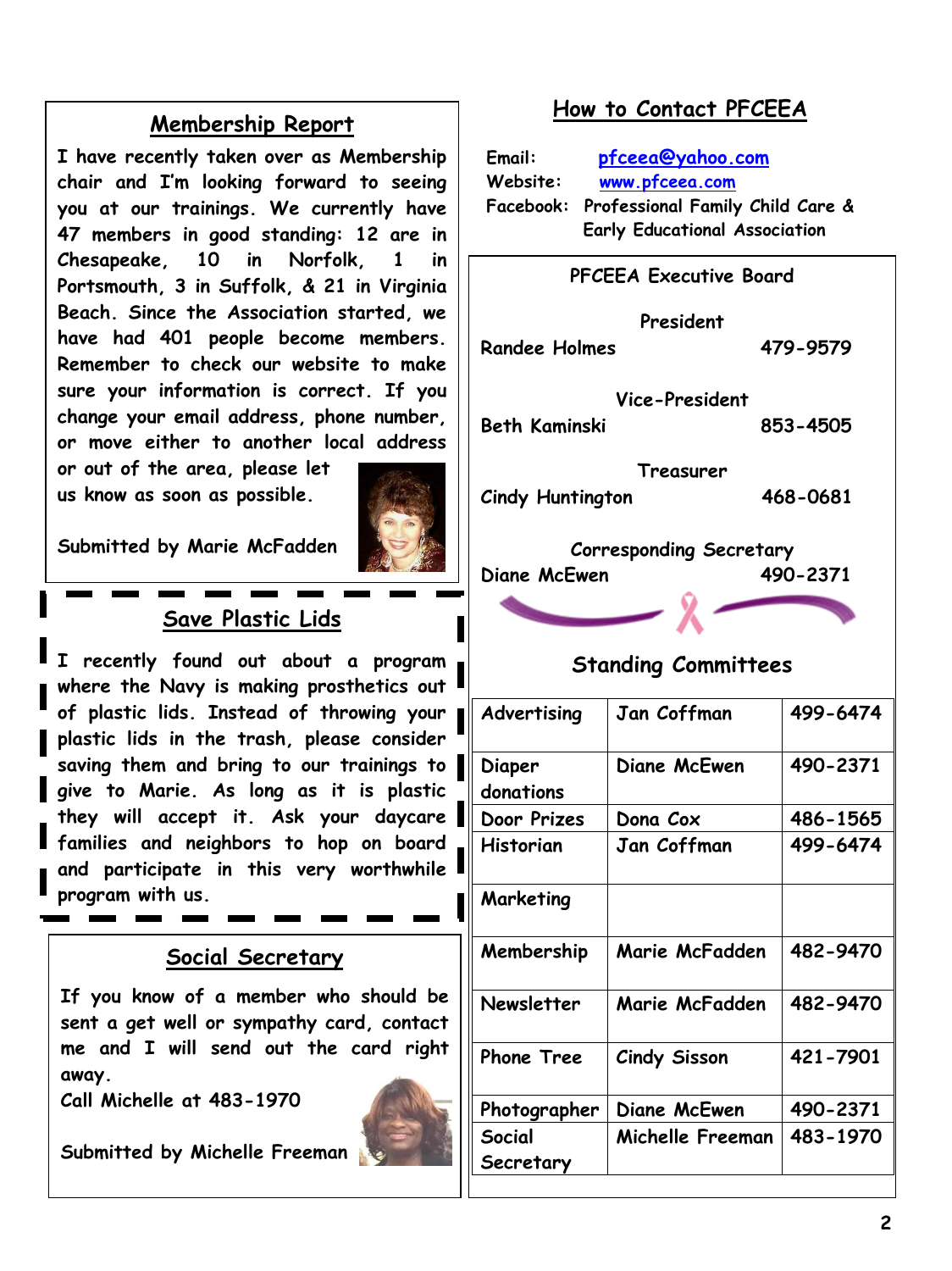### **Donations**

**We are still collecting items to donate to those in need. If you have anything in very good condition you would like donate, give me a call at 853-4505 or email me [mylittleschool@cox.net](mailto:mylittleschool@cox.net) Items may be brought to our trainings.**

**Submitted by Beth Kaminski**



#### **We are also collecting diapers at our trainings – see Diane**

#### **Advertising Report**

**We will be placing another ad in the newspaper to be run from May 13, to June 13. Make sure your information is correct on our website so parents will be able to contact you.**

**[\(www.pfceea.com](http://www.pfceea.com/) )**



**Jan Coffman 499-6474**

### **Marketing Report**

**We are in need of someone willing to step up and take the job of marketing (letting people know we exist) for the association. Let us know if you are interested. In the mean time, I'd like to ask all of our members to mention our website to people you meet. [www.pfceea.com](http://www.pfceea.com/)**

#### **Phone Tree Report**

**I have given most of my Phone Tree helpers time off the past few months as I have free time in the morning which allows me time to make the calls for training. Many thanks to all the ladies who are ready to help when needed. A big thankyou to Beth for calling the centers. If you** 

**would like to join the Phone Tree, give me a call.** 

**CindySisson 421-7901,**  [cindy\\_sisson@hughes.net](mailto:cindy_sisson@hughes.net)

**Phone Tree Chairwoman**



## **PFCEEA Meeting Schedule**

**To register for all training meetings, email [pfceeatraining@gmail.com](mailto:pfceeatraining@gmail.com) or call Amy at 340-2148. PFCEEA members receive the training certificate for free; non-members pay \$10 cash at the door. No Children.**

**Our meetings are held in the Virginia Beach Central Library from 6:45-8:45 pm. We will draw the door prize tickets at 6:45. For anyone arriving after our speaker starts, a certificate for less training time will be given.** 

#### **2016 training dates:**

## **May 23, June 27, July 25, Aug 29**

**We are collecting the following items at our trainings: plastic lids, diapers for Diaper Bank of Hampton Roads, and gently worn clothing (men or women).**

#### **Website Report**

**Our home page was viewed 85 times in October, 56 Nov., 52 Dec., 98 Jan, 95 Feb & 50 in March. In addition to our local cities, 11 other cities in Virginia logged on: Alexandria, Ashburn, Catlett, Charlottesville, Exmore, Fairfax, Fredericksburg, Midlothian, Richmond, Springfield, & Williamsburg.**

**People in the following states have visited our site: CA, FL, GA, MD, MA, MN, MT, NY, NC, SC, TX, VA, WA, & WI.**

**People from all around the world have visited our website too: Algeria, Angola, Argentina, Bolivia, Brazil, Canada, Chile, China, Ecuador, France, Hong Kong, India, Indonesia, Iran, Israel, Italy, Jamaica, Kuwait, Malaysia, Mexico, Philippines, Portugal, Romania, Serbia, South Africa, Tunisia, United Kingdom, and Venezuela. Submitted by Marie McFadden**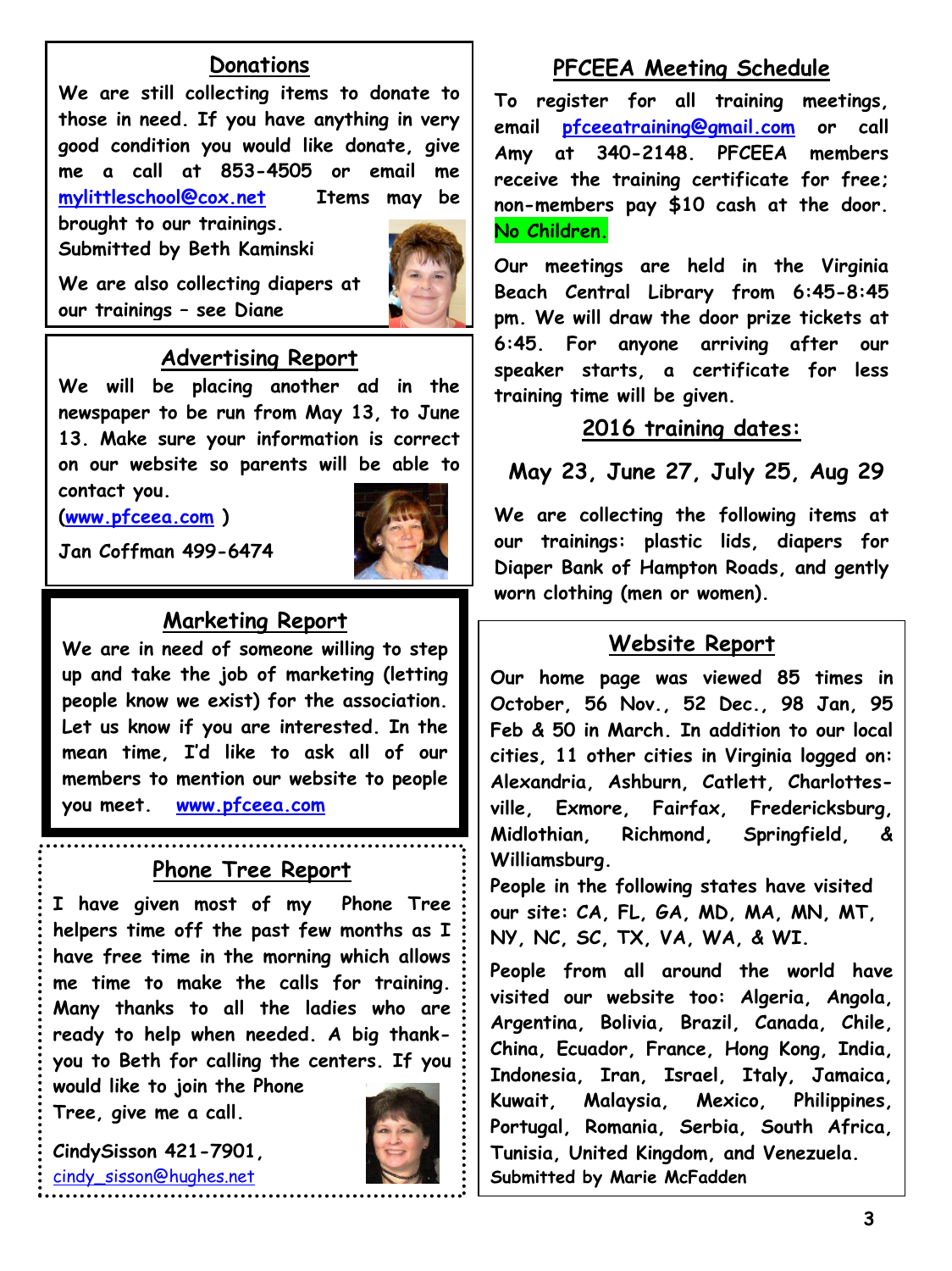## **News From the Virginia Alliance of Family Child Care Associations**

## **New law will change unlicensed day care rules in Virginia**

**WASHINGTON – After a particularly deadly year for unlicensed day care centers in Virginia, Gov. Terry McAuliffe will sign new rules into law that aim to protect children.**

**[The bill requires](http://leg1.state.va.us/cgi-bin/legp504.exe?151+sum+HB1570%20) family day homes to disclose in writing that they are unlicensed. By July 2016, those homes can only care for up to four unrelated children — down from five. Effective July 2017, licensed day care facilities must abide by the fingerprint-based national criminal history records checks.**

#### **Related Stories**

[Midlothian day care owner sentenced for not having license](http://wtop.com/virginia/2015/03/midlothian-day-care-owner-sentenced-for-not-having-license/) **Virginia** [Daycare teacher charged with biting baby](http://wtop.com/news/2014/09/daycare-teacher-charged-with-biting-baby/) **News**

**McAuliffe will ceremonially sign the legislation in Midlothian, Virginia on Tuesday morning. Last October, a 1-year-old boy died in a house fire at an [unregulated Midlothian day care.](http://wtop.com/virginia/2015/03/midlothian-day-care-owner-sentenced-for-not-having-license/) There were no working smoke detectors.**

**Last year, nine children died in unregulated day care homes, the most in a decade, according to the [Washington Post.](http://www.washingtonpost.com/investigations/nine-va-children-died-in-unregulated-day-care-in-2014-the-deadliest-year-in-a-decade/2014/12/30/bf302040-8161-11e4-81fd-8c4814dfa9d7_story.html)**

**All nine were younger than age two. Supporters say the new rules are progress, but some say they don't go far enough. [Maryland](http://www.msde.maryland.gov/MSDE/divisions/child_care/licensing_branch/find.html) and [D.C.](http://osse.dc.gov/service/licensing-early-learning-providers) require licenses for providers who care for any unrelated child on a regular basis.**

**Licensed providers abide by state health and safety standards.**

**Children are about three times more likely to die in unlicensed day care homes compared to regulated facilities. The Washington Post reports 51 children died at unlicensed homes throughout the past 10 years, compared to 18 children in regulated facilities. In 2014, three children died in unlicensed homes that didn't have working smoke detectors.**

## **Interesting Websites**

**Holidays and Special Days of the Month May**

**<http://www.dltk-kids.com/usa/memorial-day.htm> [http://www.enchantedlearning.com/crafts/memorialda](http://www.enchantedlearning.com/crafts/memorialday/) [y/](http://www.enchantedlearning.com/crafts/memorialday/)**

**[http://www.notimeforflashcards.com/2013/05/13](http://www.notimeforflashcards.com/2013/05/13-patriotic-crafts-for-kids.html) [patriotic-crafts-for-kids.html](http://www.notimeforflashcards.com/2013/05/13-patriotic-crafts-for-kids.html)**

#### **June**

#### **Save money when shopping**

**[http://thekrazycouponlady.com/tips/finance/12-easy](http://thekrazycouponlady.com/tips/finance/12-easy-ways-to-earn-after-making-a-purchase/)[ways-to-earn-after-making-a-purchase/](http://thekrazycouponlady.com/tips/finance/12-easy-ways-to-earn-after-making-a-purchase/) <http://www.first-school.ws/theme/occasions6.htm>**

**[http://www.kidactivities.net/post/This-is-the-Month](http://www.kidactivities.net/post/This-is-the-Month-of-June.aspx)[of-June.aspx](http://www.kidactivities.net/post/This-is-the-Month-of-June.aspx)**

#### **July**

**[http://www.kidssoup.com/activity/4th-of-july-preschool](http://www.kidssoup.com/activity/4th-of-july-preschool-kindergarten-and-daycare-crafts-activities-games-and-printables)[kindergarten-and-daycare-crafts-activities-games-and](http://www.kidssoup.com/activity/4th-of-july-preschool-kindergarten-and-daycare-crafts-activities-games-and-printables)[printables](http://www.kidssoup.com/activity/4th-of-july-preschool-kindergarten-and-daycare-crafts-activities-games-and-printables)**

**<http://www.allkidsnetwork.com/crafts/4th-of-july/> <http://www.dltk-kids.com/usa/crafts.html> Marie McFadden**



**Congratulations to our President, Randee Holmes on receiving her Master's Degree!**



**Randee is finally realizing her dream of receiving her Master's degree. This has been a long hard road as she is a wife, mom to 5 children and has operated her child care business for 19 years. We are all very proud of you and your accomplishment!**

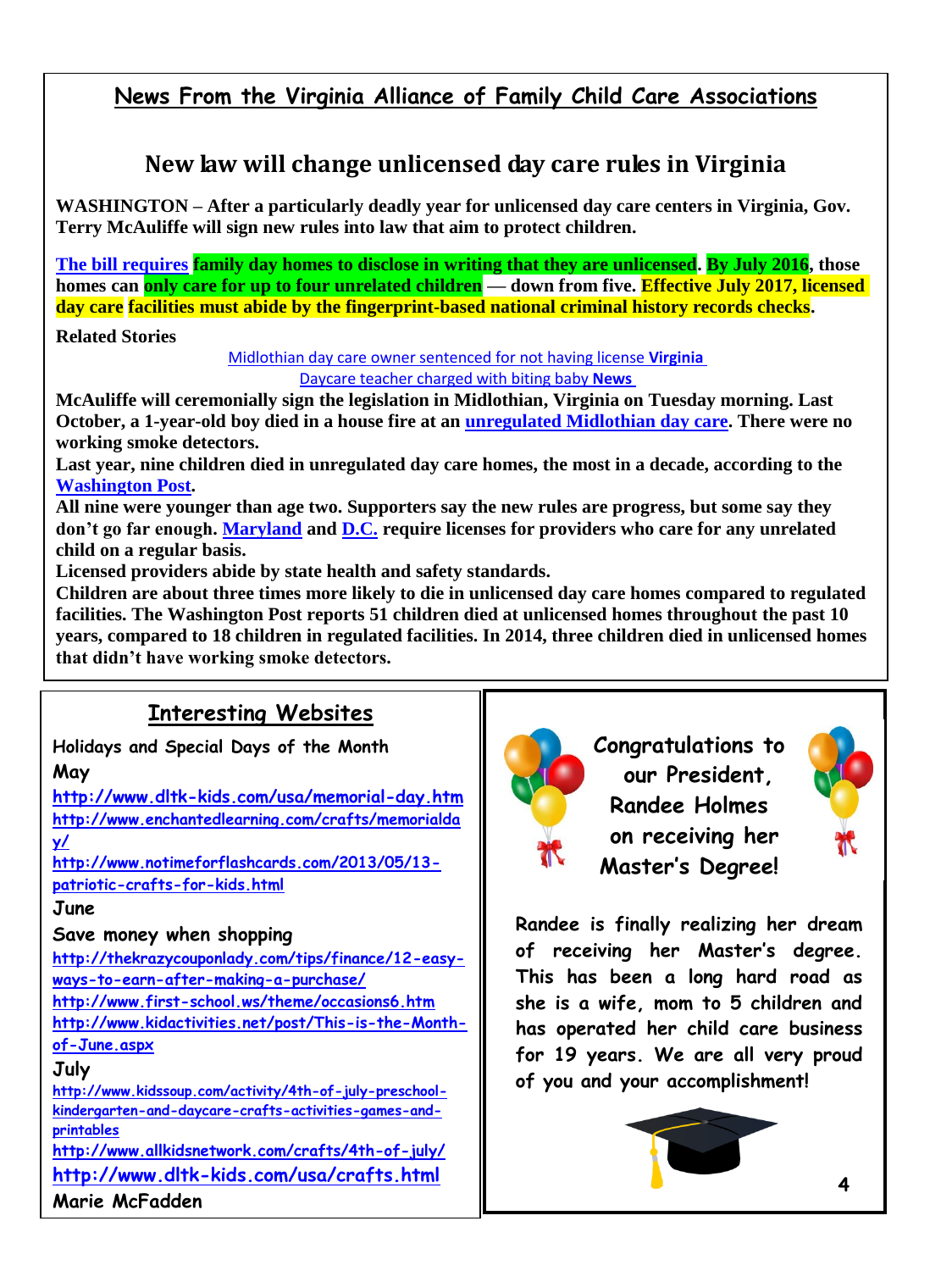## **Recalls**

**To stay up to date with food recalls, check out the following websites: <http://www.foodsafety.gov/> <http://www.foodsafety.gov/recalls/> [http://www.foodsafetynews.com/sections/food](http://www.foodsafetynews.com/sections/food-recalls/#.VYsGU0bZFyE)[recalls/#.VYsGU0bZFyE](http://www.foodsafetynews.com/sections/food-recalls/#.VYsGU0bZFyE)**

**For all other recalls, check this website: <http://www.cpsc.gov/en/>**

## **<http://www.cleaningforareason.org/> Cleaning for a Reason**

**If you know any woman currently undergoing Chemo, please pass the word to her that there is a cleaning service that provides FREE housecleaning 1 time per month for 4 months while she is in treatment. All she has to do is sign up and have her doctor fax a note confirming the treatment. Cleaning for a Reason will have a participating maid service in her zip code area arrange for the service. This organization serves the entire USA and currently has 547 partners to help these women. It's our job to pass the word and let them know that there are people out there who care. Be a blessing to someone and pass this information along. It could be a real help for someone.**

**Family Child Care Provider?** 



Serve nutritious meals to children and earn cash!

For more information about the free USDA Child and Adult Care Food Program call 757-397-2984 www.childrensharbor.cc



**Recipe Corner**



**Oven Baked Chicken Parmesan**

**6 boneless skinless chicken breast halves 1 packet SHAKE 'N BAKE Original Chicken 2 cups spaghetti sauce 1-1/2 cups KRAFT Shredded Mozzarella 1/4 cup KRAFT 100% Grated Parmesan 1 tsp. dried oregano leaves (optional) Coat chicken with coating mix as directed on package. Place in 13x9-inch baking pan. Bake at 400°F for 20 minutes or until cooked through. Top each chicken breast with sauce and cheeses. Sprinkle with oregano. Bake an additional 5 minutes or until cheese melts. Makes 6 servings This recipe created by Kraft Foods. Marie McFadden**

**Note: I have not personally tried the following tips; however, if you have permanent marker on something, you don't have anything to lose by trying these.**

# HOW TO REMOVE PERMANENT MARKER **FROM EVERYTHING**

Sharpie KING SIZE.

CLOTHES - USE HAND SANITIZER WALLS - USE TOOTHPASTE OR HAIRSPRAY WOOD - USE RUBBING ALCOHOL CARPET - USE WHITE VINEGAR **FURNITURE - USE MILK** WHITE BOARD - USE DRY ERASE MARKER OR PENCIL RUBBER ERASER CERAMIC OR GLASS - USE 1 PART TOOTHPASTE WITH 1 PART BAKING SODA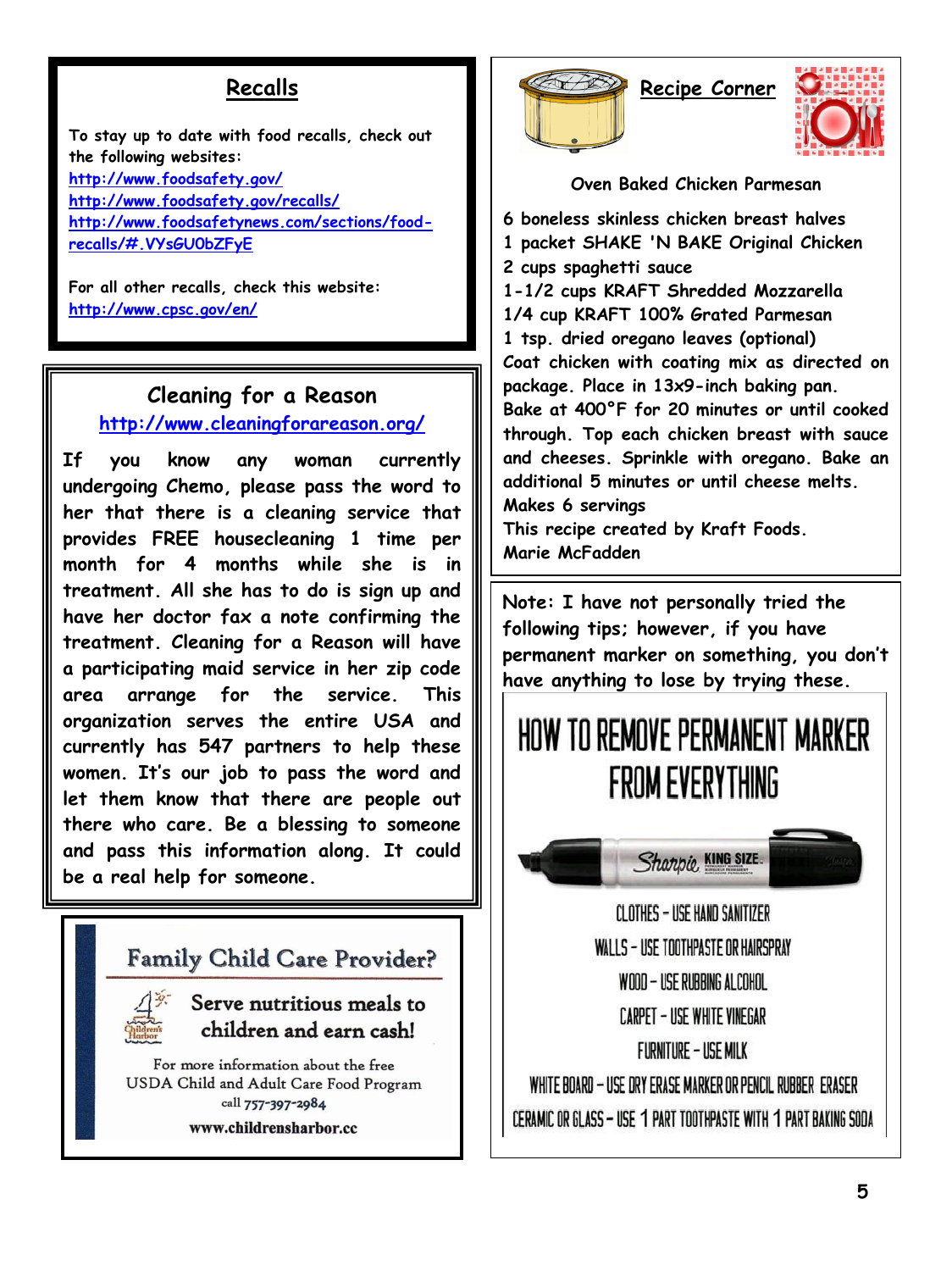

assure child care **Day Care Insurance Services, Inc. (DCI) is unable to renew its policies in Virginia, so current policies will be non-renewed with 45 day advance notice.** 

**DCI made arrangements with ASSURE CHILD CARE (ACC), to be ready to assist you with Liability/Accident Medical insurance for your Family Child Care (FCC) business. You may reach ACC by email at [info@assurechildcare.com](mailto:info@assurechildcare.com) or by telephone at 1-855-818-kids (5437). Their website has information and a smooth process to enroll and make payment – [www.assurechildcare.com.](http://www.assurechildcare.com/)** 

**DCI and John Governor recommend ACC to help you make a transition to a quality new insurance policy.** 

**John Governor will be the Virginia insurance agent representative for ACC as he was with DCI. If you would like a paper application for ACC or have any questions, please contact John.**

**1.615.948.6840 or Email – j24gov@gmail.com**

## **Free Things to Do With Children This Summer**

**<http://www.kidsbowlfree.com/> (might only be at Pinboy's in Hilltop, VB) [http://www.barnesandnoble.com/b/summer-reading/\\_/N-rs9](http://www.barnesandnoble.com/b/summer-reading/_/N-rs9) <http://www.regmovies.com/Movies/Summer-Movie-Express> <http://blog.homedepot.com/free-home-depot-kids-workshop-first-saturday-month/> <https://www.geocaching.com/play> [https://az822563.vo.msecnd.net/docs/default-source/cec\\_file/deals-offers/rewards](https://az822563.vo.msecnd.net/docs/default-source/cec_file/deals-offers/rewards-calendars/readingrewards_rc_12159bb023f6e9ca6c5faaa5ff0d002d632e.pdf?sfvrsn=2)[calendars/readingrewards\\_rc\\_12159bb023f6e9ca6c5faaa5ff0d002d632e.pdf?sfvrsn=2](https://az822563.vo.msecnd.net/docs/default-source/cec_file/deals-offers/rewards-calendars/readingrewards_rc_12159bb023f6e9ca6c5faaa5ff0d002d632e.pdf?sfvrsn=2) <https://lowesbuildandgrow.com/> [http://www.basspro.com/webapp/wcs/stores/servlet/CFPageC?storeId=10151&template=](http://www.basspro.com/webapp/wcs/stores/servlet/CFPageC?storeId=10151&template=activities.cfm&appID=86326&catalogId=10051) [activities.cfm&appID=86326&catalogId=10051](http://www.basspro.com/webapp/wcs/stores/servlet/CFPageC?storeId=10151&template=activities.cfm&appID=86326&catalogId=10051) <http://www.cslpreads.org/> Marie McFadden**